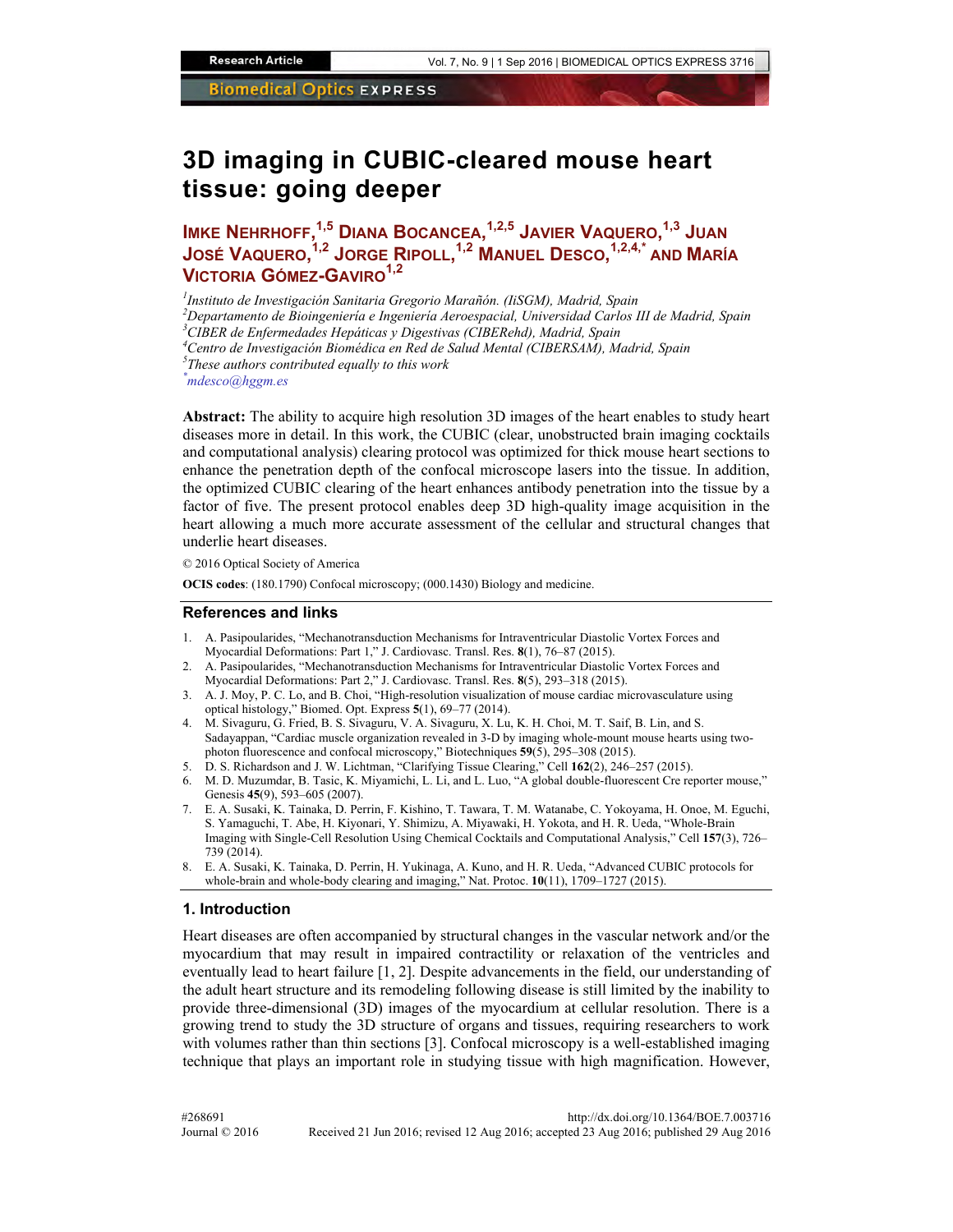this technology is limited by the reduced light penetration depth (around  $\sim$ 100-200  $\mu$ m) due to changes in the refractive indices in the biological tissue (opacity of the tissue) and the resulting light scattering effects [4, 5]. Furthermore, reduced antibody penetration represents an additional limitation when performing confocal microscopy in immunohistochemical studies using thick tissue sections.

In this work, we investigate a modified CUBIC tissue clearing protocol, optimized for its use in mouse heart, which minimizes light scattering and significantly increases light penetration depth as compared to conventional confocal microscopy. Additionally, our modified protocol allows a far deeper penetration of antibodies into the tissue ( $\sim$ 250-550  $\mu$ m) for performing immunohistochemical studies (IHC). This modified protocol provides a solution for overcoming technical limitations of confocal microscopy by enabling the generation of high quality 3D images of thick slices of cardiac tissue at cellular resolution.

### **2. Methods**

#### *2.1 Mice*

Three adult C57BL/6J male mice (stock 0664, Jackson Labs) and three adult male LysMcre<sup>+/-</sup>,mT/mG mice were used in this study. The LysMcre<sup>+/-</sup>, mT/mG mice were generated from the crossing of a transgenic double-fluorescent Cre-reporter mT/mG mouse  $(B6.129(Cg) - Gt(ROSA)26Sort^{m4(ACTB-tdTomato,-EGFP)Luo}/J$ , stock 7676, Jackson Labs) with a transgenic LysMcre mouse (B6.129P2-Lyz2<sup>tm1(cre)Ifo</sup>/J, stock 4781, Jackson Labs). All of them expressed membrane-targeted tandem dimer (Td) Tomato (a red fluorescent protein) in all cells except in those with a myeloid cell lineage that instead expressed membrane-targeted enhanced green fluorescent protein (EGFP) due to the Cre-mediated excision of floxed STOP codons within the transgene [6]. Mice were sacrificed with  $CO<sub>2</sub>$ .

All experimental procedures were conducted in conformity with European Union Directive 2010/63/EU and were approved by the Ethics Committee for Animal Experimentation of hospital (Comité de Ética en Experimentación Animal, CEEA; number ES280790000087).

### *2.2 Heart perfusion and tissue processing*

To obtain the non-cleared (control) tissues, mice were transcardially perfused with 20 ml of ice cold PBS followed by 50 ml of 4% paraformaldehyde (PFA). The heart was dissected and post-fixed in PFA 4% overnight. It was then embedded in a 2% agarose block and 750 µm thick coronal sections starting at the apex were cut with a vibratome. The sections were counterstained with 0.25 ug/ml DAPI for 2.5 h, washed and stored in PBS at 4°C until imaged.

To obtain the cleared hearts, mice were perfused intracardially following the CUBICperfusion protocol [7, 8] with 30 ml of ice cold PBS, 150 ml of ice cold 4% PFA, 20 ml of PBS to wash the fixative solution and then with 30 ml of diluted CUBIC-Reagent 1 (R1) (1:1 in distilled water). R1 consists of Urea, 2-hydroxypropyl, Triton X-100 and distilled water. The heart was dissected, embedded in  $2\%$  agarose and cut into  $750 \mu m$  thick transversal sections with a vibratome. The sections were further cleared by immersion in R1 for 24 h, washed in PBS, counterstained with 0.25 ug/ml DAPI for 2.5 h, washed again in PBS and incubated in the clearing CUBIC-Reagent 2 (R2) for 24 h. These incubation times have been optimized for the clearing of heart slices and result in a 70% shortening of the duration of the entire protocol. R2 consists of Sucrose, Urea, Nitrilotriethanol and distilled water. Sections were stored in R2 at 4°C until imaged.

#### *2.3 Immunohistochemistry*

For the control tissues, heart sections were incubated with 0.02 mg/ml of anti-CD31 (ab28364, Abcam) overnight, washed with 0.1% Tritón X-100 in PBS (PBS-T) and incubated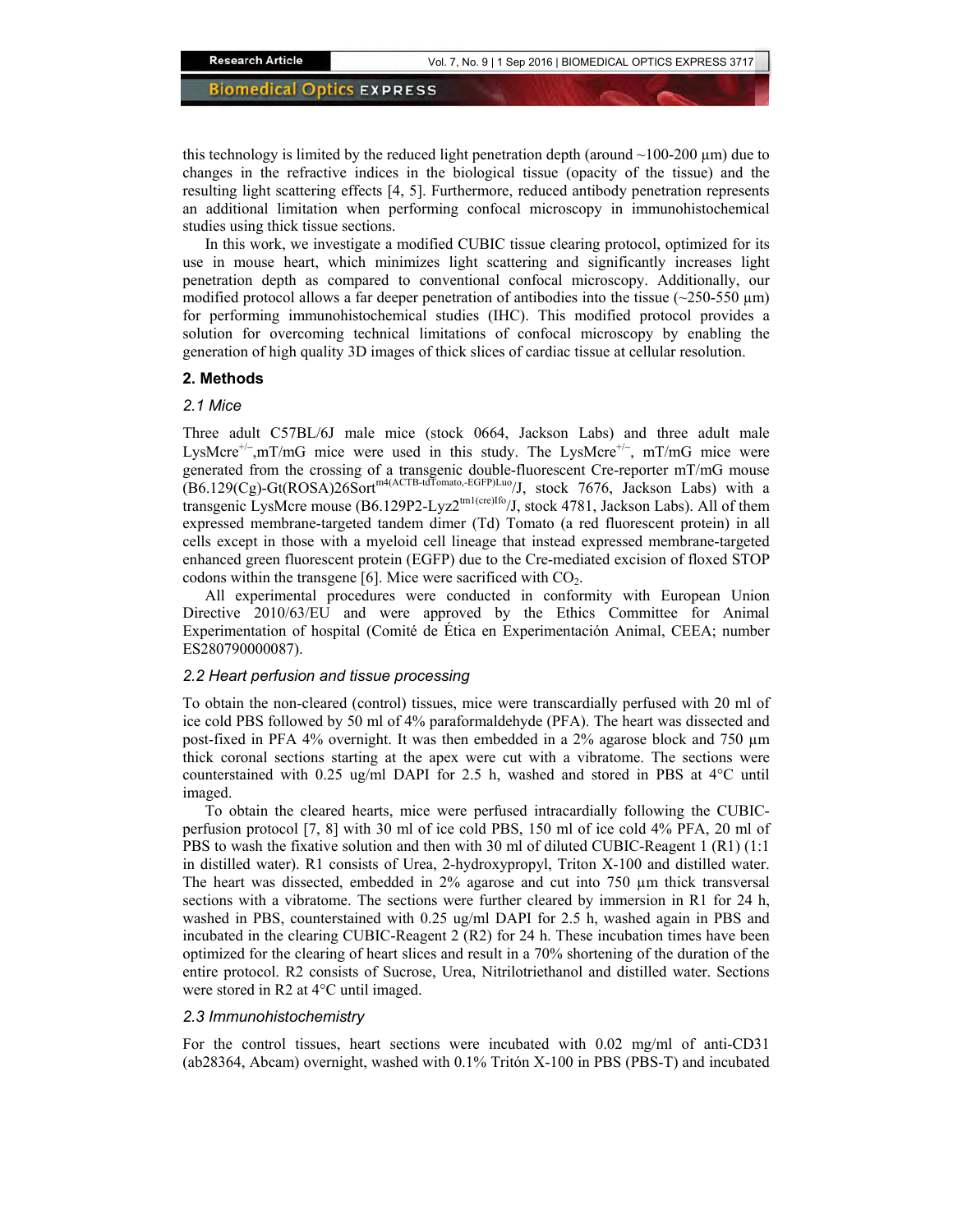with 3,3 ug/ml of anti-rabbit secondary antibody (Alexa 647, Molecular Probes) together with 0.25 ug/ml of DAPI (DAPI, Molecular Probes) for six hours. These incubation times represent a 70% shortening of the original protocol. After the secondary antibody was washed with PBS-T, the sections were stored in PBS at  $4^{\circ}$ C until confocal image acquisition.

For the CUBIC cleared tissues, heart sections were immersed into R1 for 24 h. After this step, the sections were washed in PBS and incubated with 0.02 mg/ml of anti-CD31 overnight. The following day the sections were washed and incubated with  $3.3 \mu g/ml$  of secondary antibody and 0.25 ug/ml of DAPI for 6 h. After washing, the sections were incubated in R2 overnight, and then stored in R2 at 4°C until confocal image acquisition.

#### *2.4 Image acquisition*

All images of cleared and non-cleared sections were acquired with a Leica TCS SPE Confocal Microscope using an ASC APO 10x/0.30 DRY and an ACS APO 20x/0.60/IMM objectives. Image contrast was linearly adjusted and a despeckle filter was applied. To obtain a Z-intensity profile, the images were thresholded to include only the intensity of the nuclei but not the background; the illumination power was the same for both cleared and non-cleared tissue. All processing was done with ImageJ software (ImageJ 1.50e, National Institute of Health, USA). The Topological 3D-viewer tool of LAS X, (Leica microsystems) was used for video processing.

#### **3. Results and discussion**

In this paper, we adapted the CUBIC clearing protocol to mouse heart slices by reducing the incubation times around 70% at several steps. To determine the potential of the modified CUBIC clearing protocol, we first used LysMcre<sup>+/-</sup>,mT/mG transgenic mice which present constitutive expression of EGFP in the plasma membrane of myeloid-derived (LysMcreexpressing) cells and expression of TdTomato protein in non-myeloid derived cells. Visual inspection confirmed the transparency of the heart sections treated with the modified CUBIC protocol, compared with the opaque tissue treated with the standard perfusion and fixation protocol [Fig. 1(A) and 1(D)]. In the non-cleared control heart sections, we achieved an imaging depth of 90  $\mu$ m with the 10x magnification objective [Fig. 1(B), 1(G), 1(I) and [Visualization 1\]](https://www.osapublishing.org/boe/viewmedia.cfm?uri=boe-7-9-3716&seq=v001) and 60  $\mu$ m with a 20x objective [Fig. 1(C) and 1(H)]. In contrast, clearing with the optimized CUBIC protocol allowed an imaging depth of 550  $\mu$ m with the 10x magnification objective [Figs. 1(E), 1(G), 2(D) and [Visualization 2\]](https://www.osapublishing.org/boe/viewmedia.cfm?uri=boe-7-9-3716&seq=v002) and of more than 250  $\mu$ m with the 20x objective [Figs.  $1(F)$  and  $1(H)$ ]. With the 20x objective, its working distance and not the signal intensity was the limiting factor. Overall, clearing the heart sections with the modified CUBIC protocol enables 6-fold (for the 10x objective) and 4-fold (for the 20x objective) deeper light penetration compared to the non-cleared. This improvement was confirmed by the area under the curve (AUC), which showed a significant increase in signal intensity in the cleared tissue with a  $p<0.05$ , Fig. 1(I). In our work this protocol has been optimized by using the shortest possible incubation time, in order to achieve the most straightforward procedure, but it would be interesting to measure quantitatively the increase of light penetration vs. incubation time. The increase of the signal intensity observed in the cleared tissue may be due to the composition of reagent 1, which includes Triton-X100 and polyalcohols which increase cell permeability enhancing antibody penetration.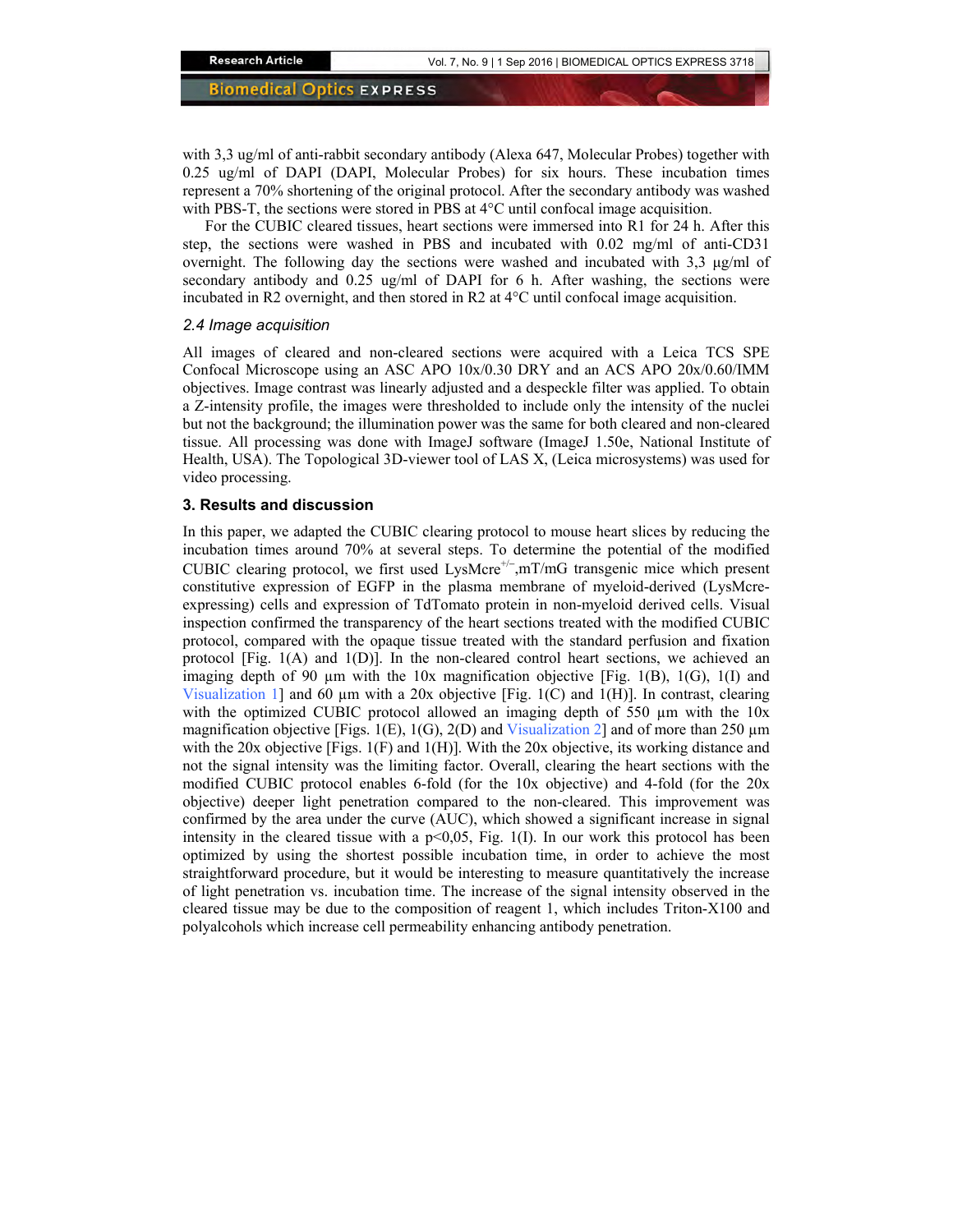

Fig. 1. **The modified CUBIC protocol significantly enhances light penetration into cardiac**  tissue. A, Heart tissue section (750 μm-thick) from LysMcre<sup>+/-</sup>,mT/mG transgenic mice were perfused with a standard protocol. **B, C**, Confocal images in the XY plane and their corresponding reconstructions in the XZ plane were obtained using a 10x (B) and a 20x (C) objective. Red, TdTomato; Blue, DAPI. The depth of the tissue in the XZ plane is indicated in microns. **D**, Heart tissue section (750 μm-thick) from LysMcre<sup>+/−</sup>,mT/mG transgenic mice perfused following the modified CUBIC protocol. The background text allows to appreciate the transparency of the tissue. **E, F**, Confocal images in the XY and XZ planes were obtained using a 10x (E) or a 20x (F) objective. **G, H,** Z-profile mean intensity distribution  $\pm$  SD thresholded DAPI channel of the images acquired with 10x (G) and 20x magnification (H). Scale bars in all the images: 50µm. (**I**), The area under curve of the Z-profile (mean intensity distribution  $\pm$  SD) of thresholded DAPI channel of the images acquired of the cleared (blue) and non-cleared (orange) heart samples with  $10x$  and  $20x$ . n = 4 heart samples per condition· \*p<0.05, Mann-Whitney test.

We next investigated in wild-type C57BL/6J mice whether the modified CUBIC protocol improves the penetrance of the antibodies into the cardiac tissue, which represents a major hurdle in the study of 3D protein distribution in the heart. For this purpose, we used a primary antibody that recognizes the endothelial cell marker CD31 and its corresponding secondary antibody. Whereas the antibodies only entered about  $\sim 50 \mu m$  into the non-cleared heart sections [Fig. 2(A) and [Visualization 3\]](https://www.osapublishing.org/boe/viewmedia.cfm?uri=boe-7-9-3716&seq=v003), they entered up to  $\sim$ 260  $\mu$ m deep into the cleared heart sections [Fig. 2(B) and [Visualization 4\]](https://www.osapublishing.org/boe/viewmedia.cfm?uri=boe-7-9-3716&seq=v004). These results demonstrate that the clearing protocol improves antibody penetration into cardiac tissue, which represents a relevant additional advantage that will allow to obtain 3D image distribution of proteins and cells in the heart using conventional confocal microscopy.